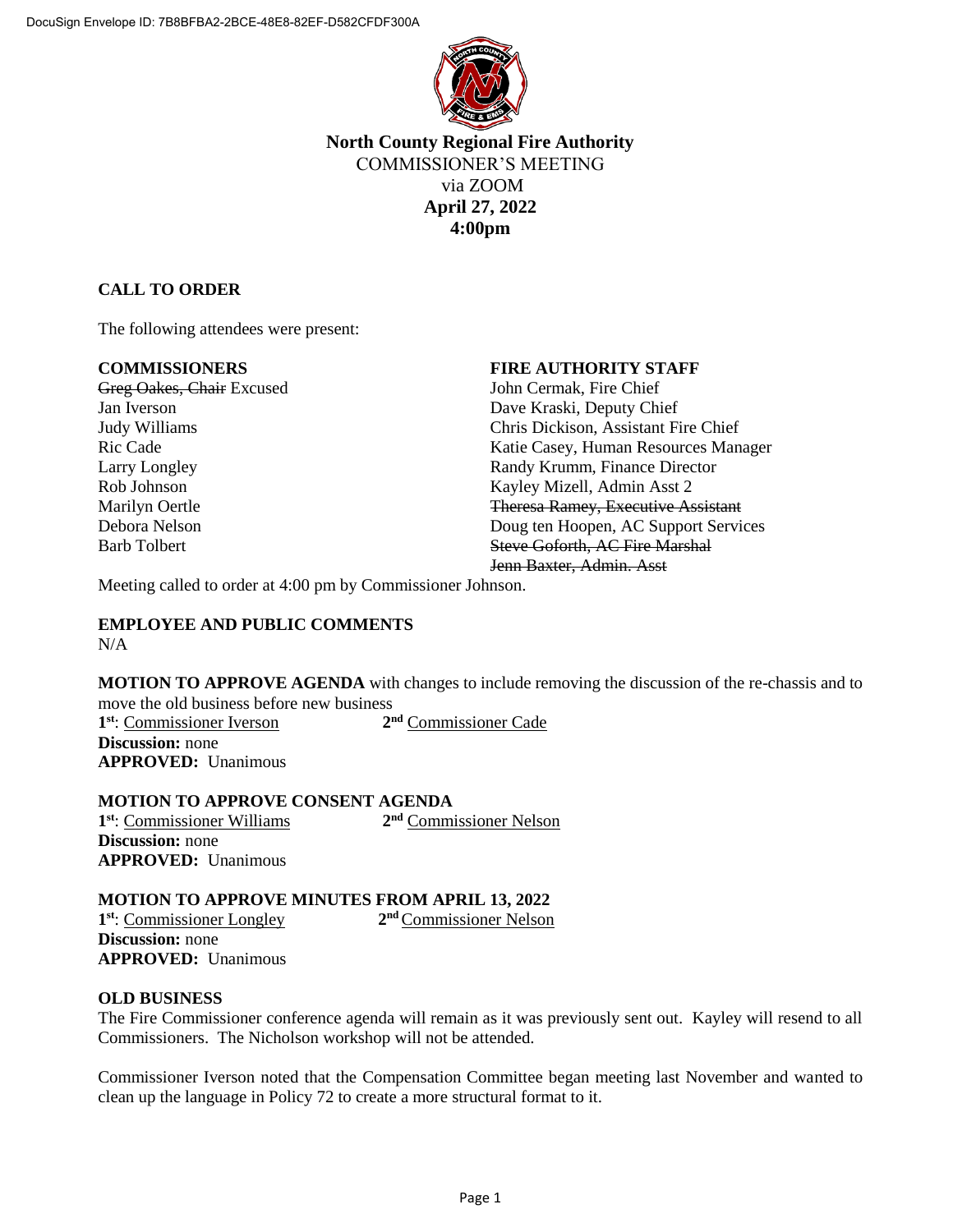

# **North County Regional Fire Authority** COMMISSIONER'S MEETING via ZOOM **April 27, 2022 4:00pm**

#### **MOTION TO APPROVE POLICY 72 AS UPDATED BY THE COMPENSATION COMMITTEE 1 st**: Commissioner Iverson **2** 2<sup>nd</sup> Commissioner Tolbert

**Discussion:** none **APPROVED:** Unanimous

#### **NEW BUSINESS**

Randy Krumm presented the monthly finance report. He will also begin sending quarterly budgetary updates outlining the expenditures for the training center.

Interim Chief ten Hoopen reviewed the bid process for the training center project

**MOTION TO REJECT WRG'S BID FOR BEING NON-RESPONSIVE FOR FAILING TO SBUMIT A BID BOND; TO ACCEPT FABER'S BID THAT, ALTHOUGH WAS SUBMITTED AFTER THE DEADLINE, DID NOT PROVIDE A MATERIAL ADVANTAGE OVER ANOTHER BIDDER; AND TO FORMALLY AWARD THE CONTRACT TO FABER CONSTRUCTION BY DIRECTING THE FIRE CHIEF TO EXECUTE A CONTRACT WITH FABER AS THE GENERAL CONTRACTOR FOR THE TRAINING CENTER CONSTRUCTION PROJECT**

**1 st**: Commissioner Oertle **2 Discussion:** none **APPROVED:** Unanimous

2<sup>nd</sup> Commissioner Longley

### **CHIEF'S REPORT**

#### EMPLOYEE RECOGNITIONS:

- Big thank you to Kayley for her work on the development of the IT necessary to conduct and meet the new meeting mandate with her work on the package presented.
- Jacob Oesch- very proactively and aggressive treatment on a traumatic call where a tree fell on the patient that sustain bilateral femur fracturs, pelvic fractures, and spinal injuries.
- Congratulations to Brendon Booth and Justin Honsowetz who were promoted to Captain
- Welcome Matt Hickman who will be serving as our Community Resource Paramedic beginning May 18.
- Congratulations to Jason Brisson, Phil Knepper, and Greg Koontz who were promoted to Battalion Chiefs.

Thomas Jackson resigned from North County Regional Fire Authority. We wish him well in his retirement. He provided many years of service to this area and will be missed.

The City of Stanwood confirmed that they will be providing us with \$150k funding from their American Rescue Plan Act funds to help offset losses sustained during COVID. They will consider the remaining \$150k from the next release of funds. We can utilize those funds for a new ambulance to be branded with the Stanwood logo if funded in full or a remounted box with the \$150k already provided branding the remount the same. We will celebrate by including them in the "Push In" ceremony.

The BC Training Day for the newly promoted Battalion Chiefs was developed and will be held May 6. We conducted a Labor/Management meeting to address the two MOU issues in Executive Session.